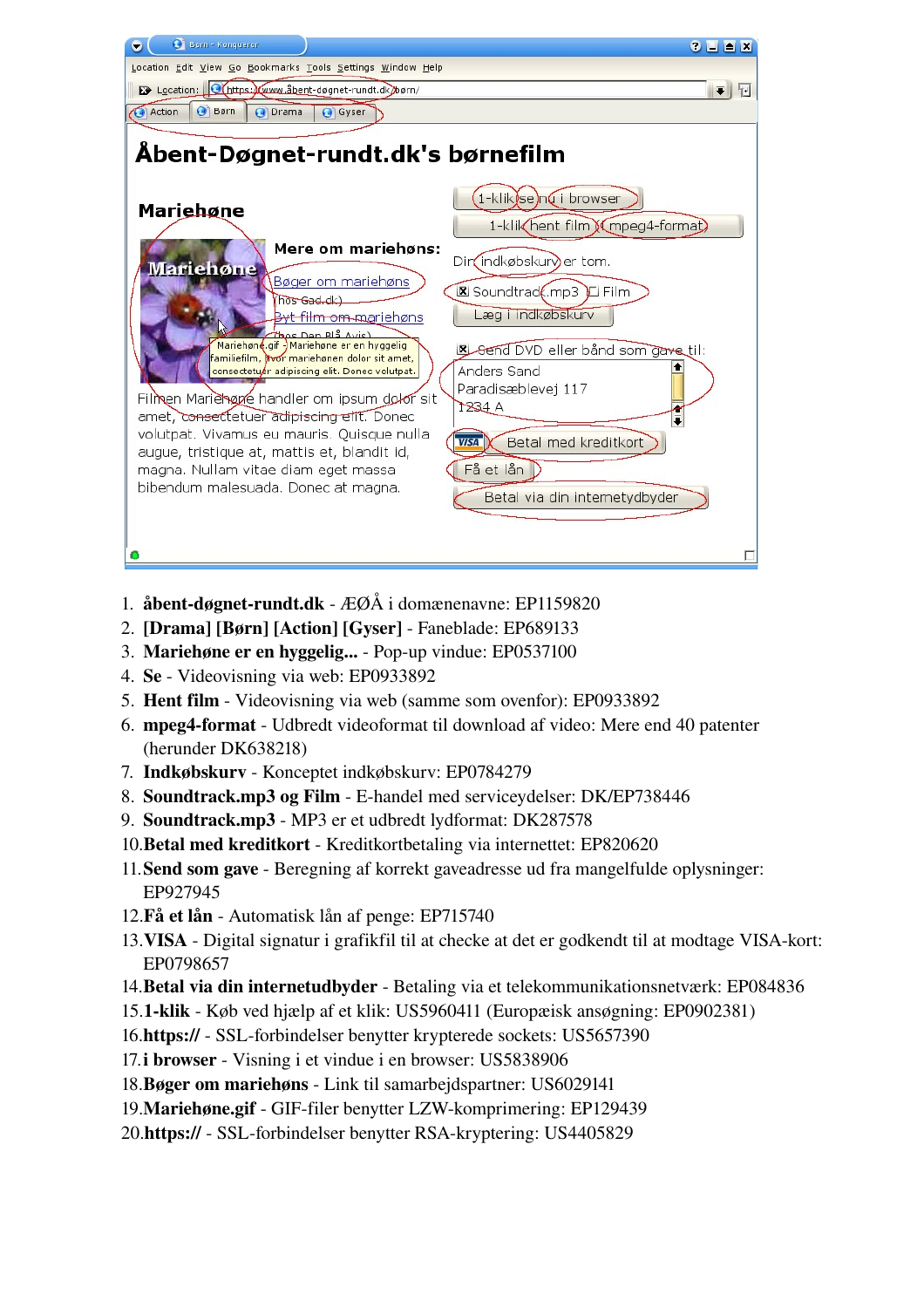

- 1. 10€-video.eu international characters in domain names: EP1159820
- 2. [Action] [Children] [Drama] Tabs: EP689133
- 3. Ladybird is a nice ... Pop up window: EP0537100
- 4. Watch Video streaming: EP0933892
- 5. Download film Video download (same as previous): EP0933892
- 6. mpeg4 format Widespread video format for download of video: More than 40 patents (including DK638218)
- 7. Shopping cart Electronic shopping cart: EP0784279
- 8. Soundtrack.mp3 and Film E-commerce with services: DK/EP738446
- 9. Soundtrack.mp3 MP3 is a widespread sound format: DK287578
- 10.Pay with credit card Credit card payment via the internet: EP820620
- 11.Send as gift Calculating correct address from incomplete information: EP927945
- 12.Get a loan Automatic loan: EP715740
- 13. VISA Digital signature in graphic file for checking the shop is authorized to accept VISA cards: EP0798657
- 14. Pay via your Internet supplier Payment via a telecommunication network: EP084836
- 15.1-click Buy with one click: US5960411 (European application: EP0902381)
- 16.https:// SSL connections use encrypted sockets: US5657390
- 17. **in browser** Embedding a window in a browser: US5838906
- 18. Books about ladybirds Link to affiliate: US6029141
- 19.Ladybird.gif GIF files use LZW compression: EP129439
- 20.https:// SSL connections use RSA encryption: US4405829